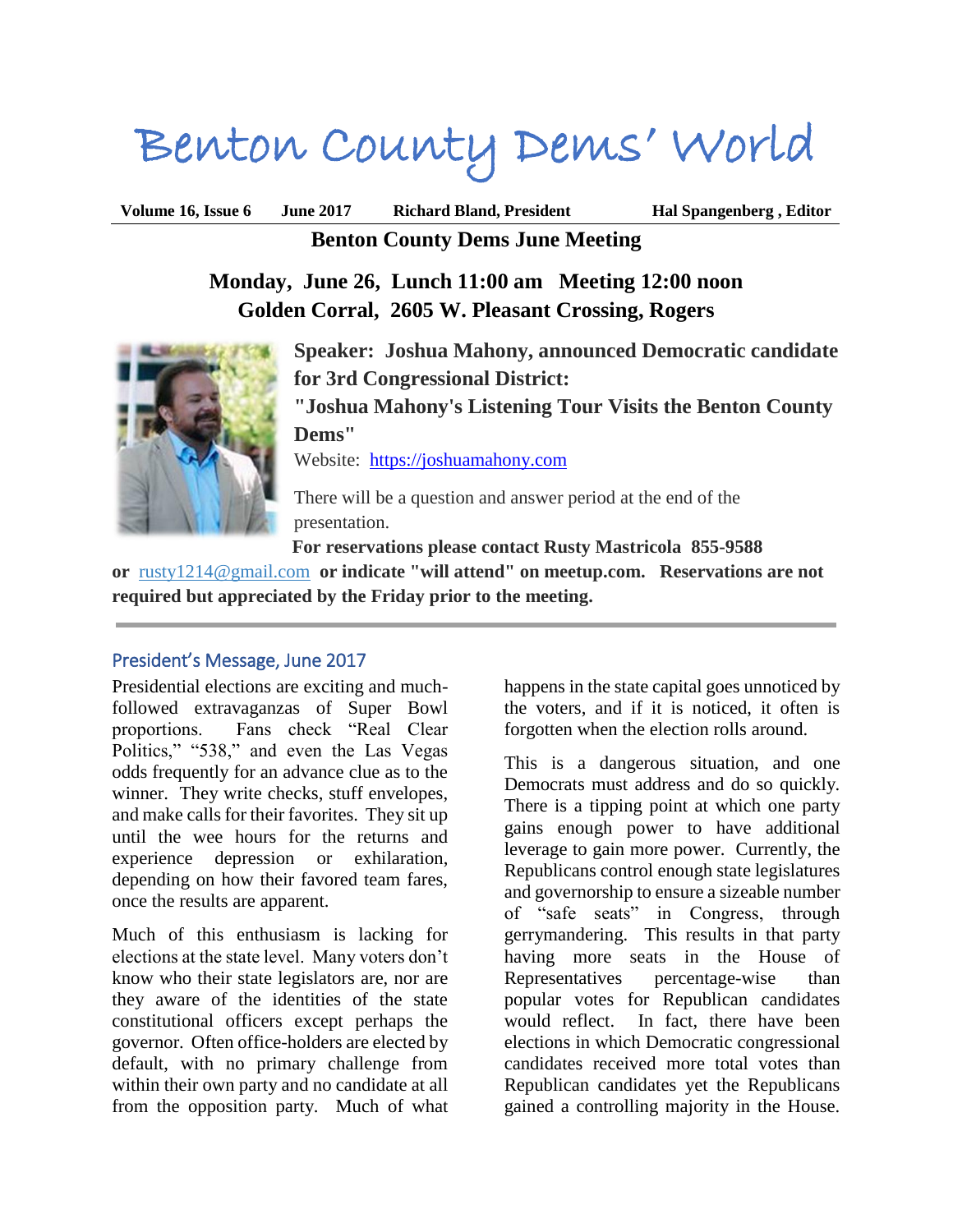With reapportionment and redistricting customary following the census, we can expect both parties looking for new advantages after the 2020 headcount.

Another looming danger is the so-called "Convention of States" movement. Article 5 of the United States Constitution provides a mechanism whereby states can by-pass Congress and call a constitutional convention to consider amendments. Obviously, in order to participate in the call, a state's legislature and governor must be united behind the effort, and that usually means controlled by one party. According to Article 5, two-thirds, or 34, of the states must join the call for the convention. The current movement, which specifies consideration of a Federal balanced budget amendment but does not exclude consideration of other issues, has been joined by 29 states, with Wisconsin moving in that direction. A Republican-controlled constitutional convention might seriously upset the system that has endured for 228 years. Amendments proposed by such a convention would be subject to ratification, a process which requires three-fourths, or 38, of the states, speaking either through their legislatures or special statewide ratifying conventions.

We must counter these trends by getting more involved in state and local and off-year elections. There is one coming up next year.

#### Richard

<<<<<<<<<<<<<<<<<<<<<<<<<<<<<<<<<<<<<<<<<<<<<

# Minutes of May 22, 2017 General

#### **Meeting**

Golden Corral, Rogers, AR

President Richard Bland called the meeting to order at 12:00. He welcomed several new attendees, guests and visitors.

Rusty Mastricola led us in the pledge of allegiance.

Vice President David Cauldwell introduced our speaker State Representative Greg Leding, who represents District 86. Mr. Leding discussed the Ark. Works which brought health insurance to 300,000 individuals who did not have health care. He also reported that the tobacco money was put in a long term reserve fund. In a special session the Speaker and House put in place rules of impeachment. During the regular session, legislation was passed to allow a tax deduction for Public School teachers up to \$250.00 which may be claimed on their state taxes for items they paid out of pocket for their classroom. Questions and answers followed.

The minutes and treasurer's reports were approved unanimously.

Diana Kolman was introduced as the new Membership Chair to replace George Naidl, who resigned earlier last month. A motion was made and seconded to accept Diana. Motion carried.

Bill Beck reported that he is working on the date for the proposed movie - Al Gore's "An Inconvenient Sequel". Tickets will be \$15.00.

David Cauldwell presented the proposed amendment to the By-Laws to change the official registered name of the organization to Benton County Dems. A motion was made by Joel, second by Bill to accept the name change. Motion carried by a vote of 24 for and 1 against.

The (DPBC) Democratic Party of Benton County meets on the second Monday of each month. They have changed the location of their meeting to the Community Event Center at Guess Who?®, 214 SE Walton Blvd, Bentonville, at 6:30 p.m.

Thurman Metcalf reminded everyone he has car wash tickets for \$15.00 and that the DPBC is looking for volunteers to help with